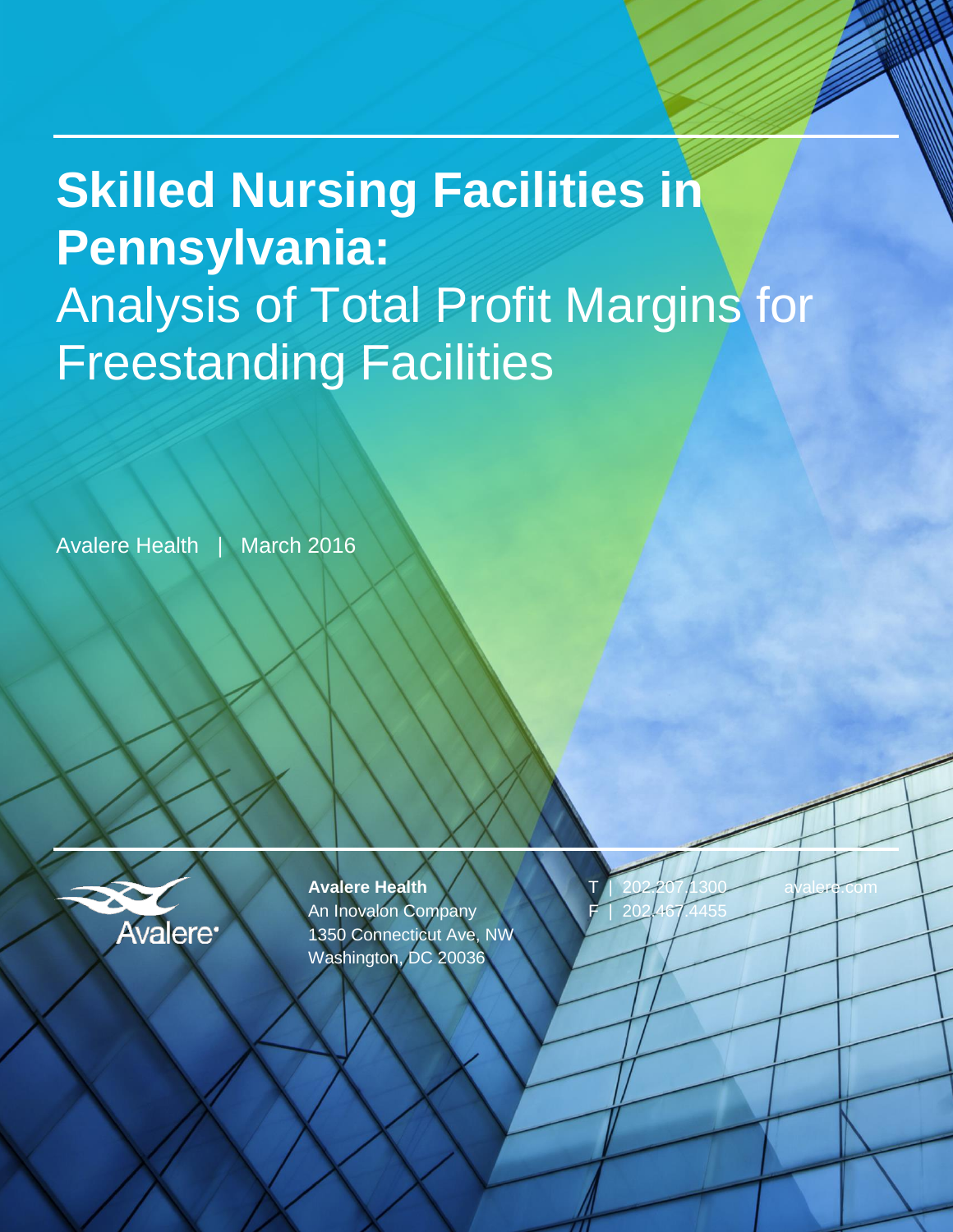## **TABLE OF CONTENTS**

| <b>Executive Summary</b>                                                   |                |
|----------------------------------------------------------------------------|----------------|
| Chart 1: Aggregate Statewide Total Profit Margin Results                   | 2              |
| Chart 2: Pennsylvania SNF Total Profit Margins, 2007-2014                  | 3              |
| Chart 3: Pennsylvainia SNF Total Profit Margins by Medicaid Occupancy Rate | $\overline{4}$ |
| Methodology                                                                | 5              |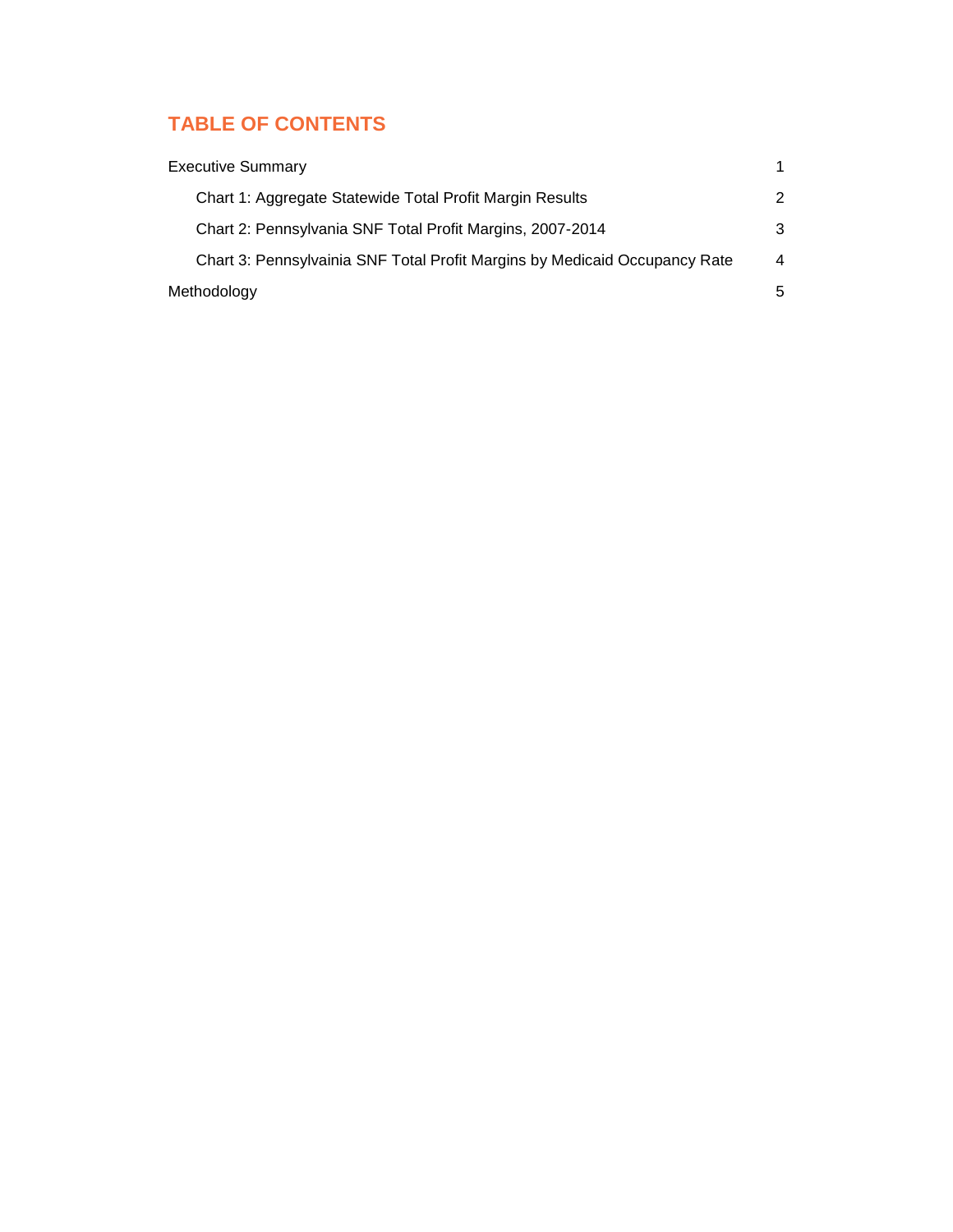### **EXECUTIVE SUMMARY**

The Pennsylvania Health Care Association (PHCA) asked Avalere Health to perform an independent analysis of total profit margins for freestanding skilled nursing facilities (SNFs) in Pennsylvania using publicly available Medicare cost reports submitted annually to the Centers for Medicare and Medicaid Services (CMS) for fiscal years (FY) 2007 and 2014.

Among the key findings:

- o Avalere's analysis found that total profit margins for freestanding SNFs in Pennsylvania decreased 28 percent between FY 2007 and FY 2014, from 3.2 percent to 2.3 percent. (Chart 1 and Chart 2)
- o In general, those SNFs with higher Medicaid occupancy rates have lower total profit margins. (Chart 1)
- o In 2014, while the overall average margin for all SNFs analyzed was 2.3 percent, the margin for those facilities with 75 percent or higher Medicaid occupancy was only 1.2 percent.
- o During 2014, the average Medicaid occupancy statewide was 65 percent and for the facilities above that average the overall margin was 1.8 percent.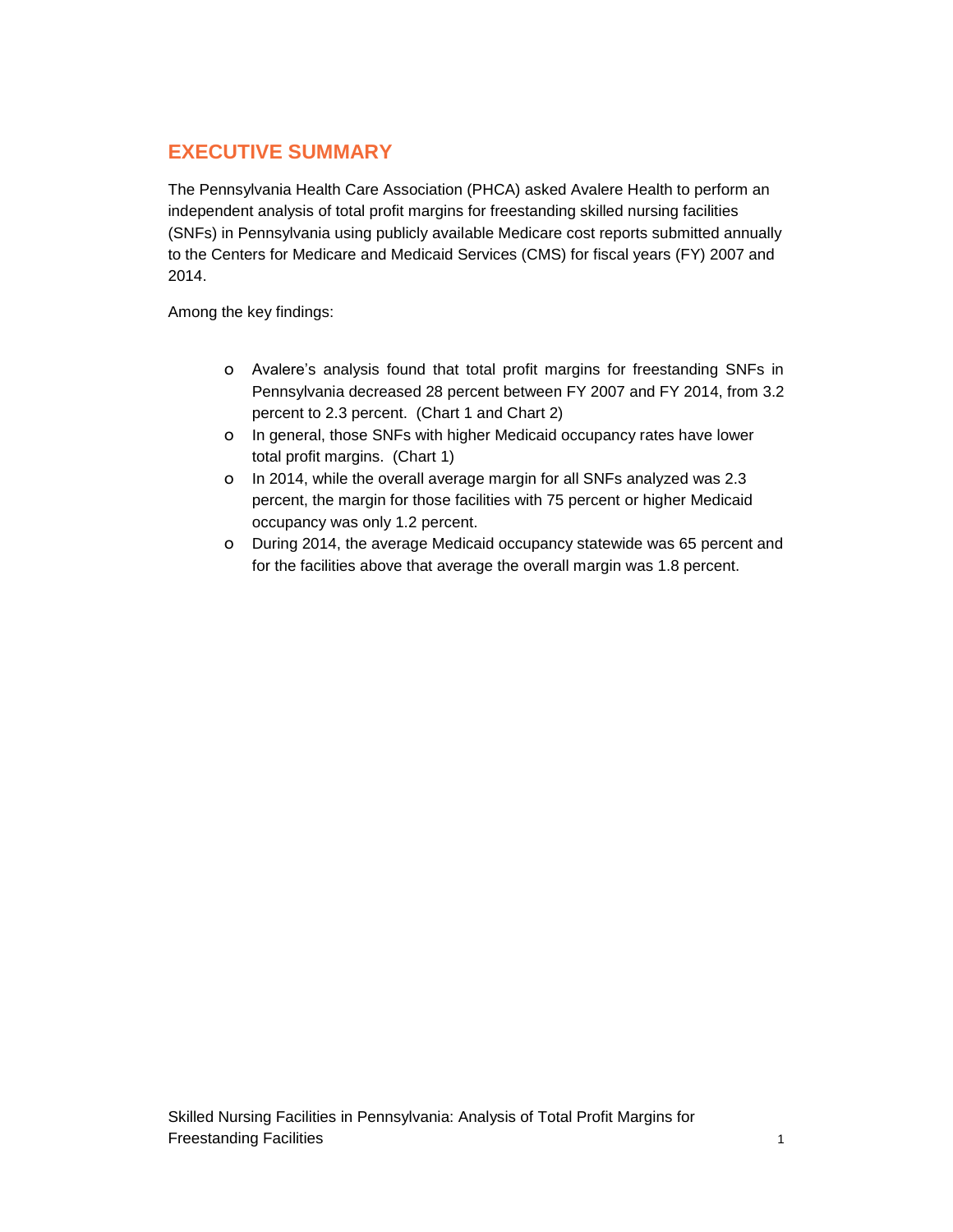#### **Chart 1: Aggregate Statewide Total Profit Margin Results**

Total profit margins for freestanding SNFs in Pennsylvania decreased 28 percent between FY 2007 and FY 2014, from 3.2 percent to 2.3 percent. In general, those SNFs with higher Medicaid occupancy rates have lower total profit margins.

Total Profit Margin:

- $\circ$  FY 2007 (based on 617 SNFs<sup>1</sup>): 3.2%
- $\circ$  FY 2014 (based on 645 SNFs<sup>2</sup>): 2.3%

#### **Total Profit Margins Stratified By Medicaid Occupancy Rates**

| Year | <b>Total Profit Margin</b> | <b>Medicaid Occupancy Rate Ranges</b> |         |
|------|----------------------------|---------------------------------------|---------|
|      |                            | $0 - 74%$                             | 75-100% |
| 2007 | $3.2\%$                    | 4.1%                                  | 1.4%    |
| 2014 | 2.3%                       | 2.9%                                  | 1.2%    |

 $\overline{a}$ 1 Overall, 647 SNFs submitted FY 2007 cost reports but 30 did not have values in the fields necessary for margin computation or had outlier values defined as 2 standard deviations from the mean.

<sup>2</sup> Overall, out of the initial 654 SNFs for the FY 2014 analysis, 9 did not have values in the fields necessary for margin computation or had outlier values defined as 2 standard deviations from the mean. Out of 645 SNFs analyzed, 436 submitted FY 2014 cost reports and 209 submitted FY 2013 cost reports.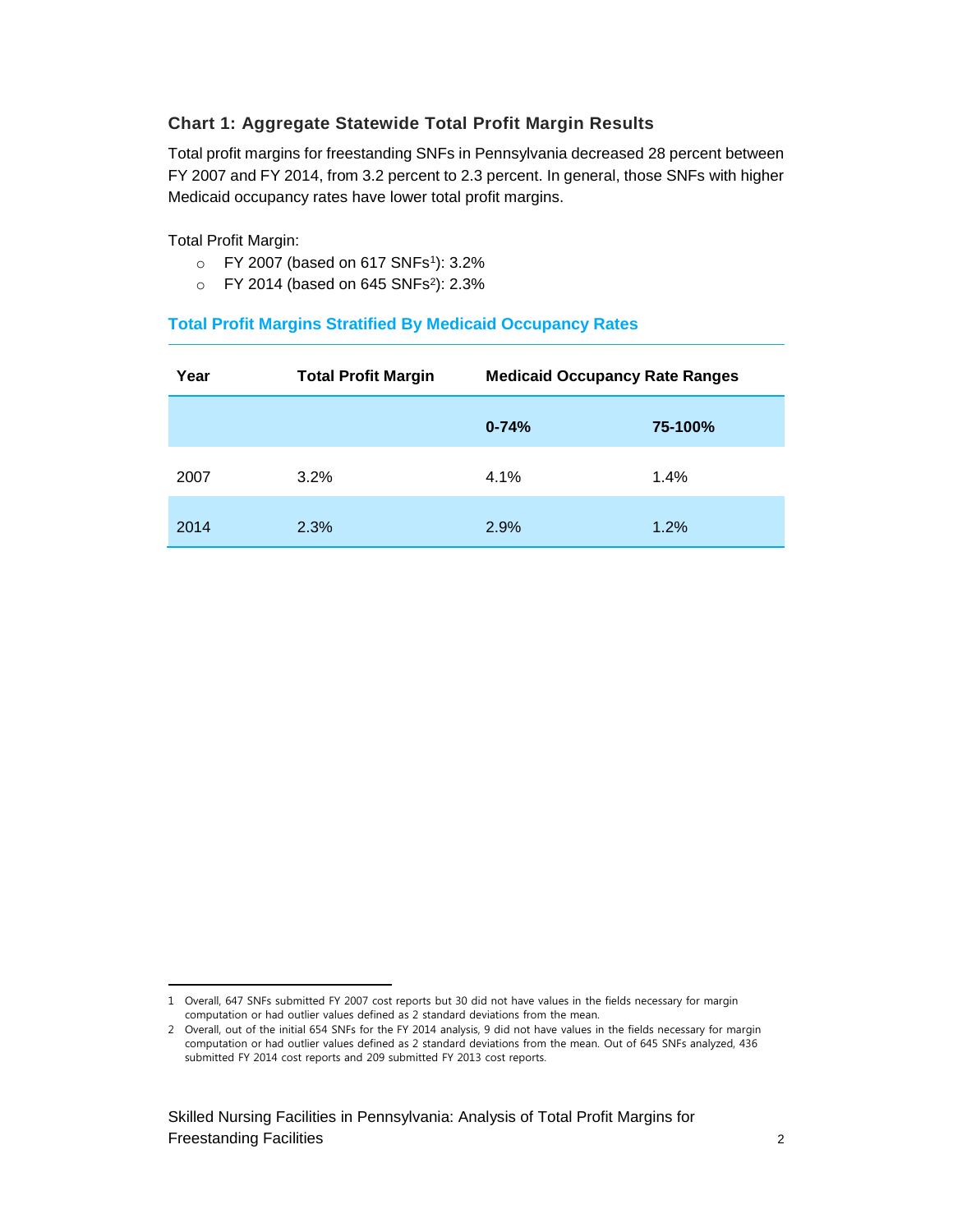#### **Chart 2: Pennsylvania SNF Total Profit Margins, 2007-2014**

In FY 2014, the overall average margin for all SNFs analyzed was 2.3 percent, a 28 percent decrease from FY 2007 when the margin was 3.2 percent.



#### **Total Profit Margins in 2007 and 2014**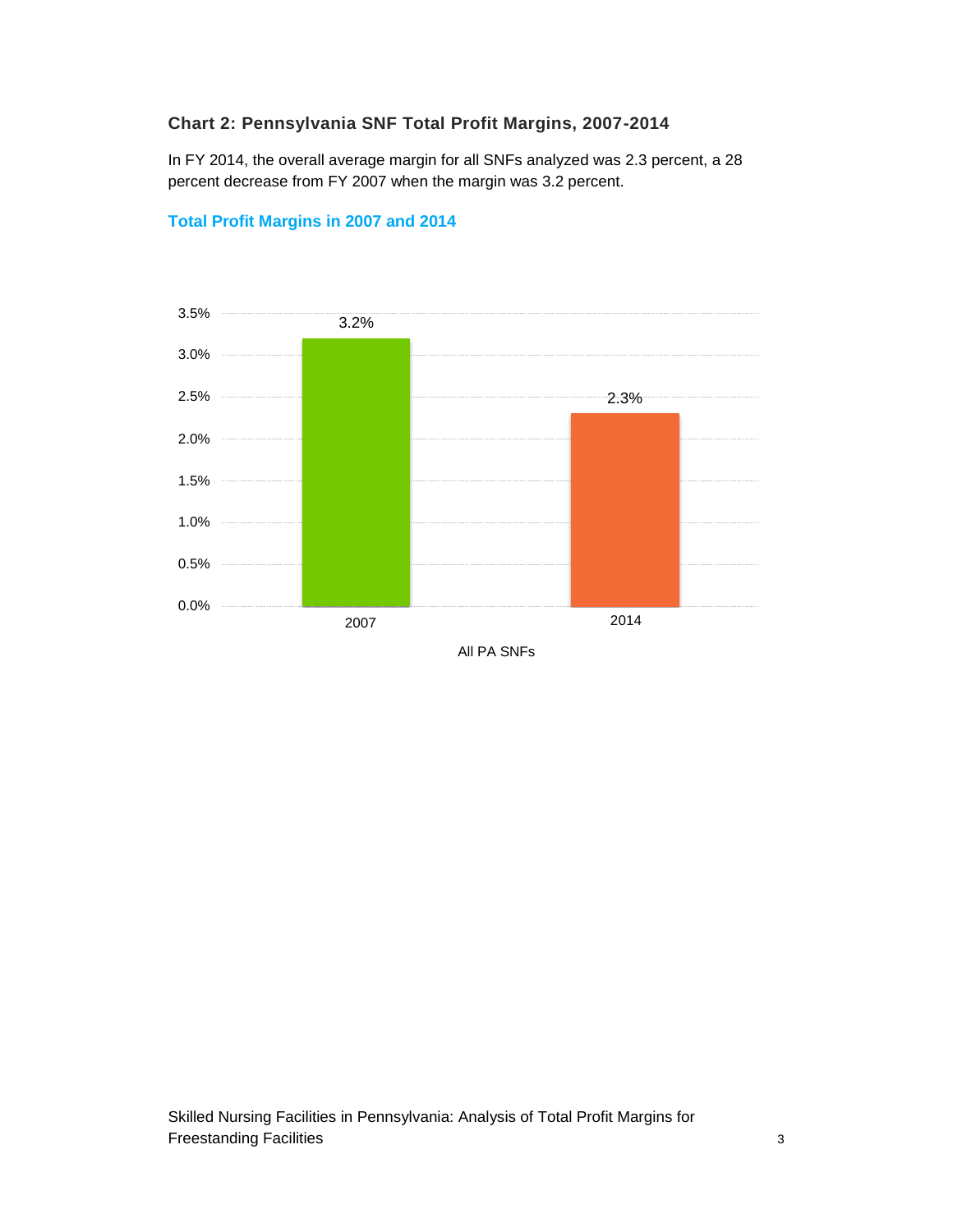#### **Chart 3: Pennsylvania SNF Total Profit Margins by Medicaid Occupancy Rate**

In FY 2014, the margin for facilities with >75 percent Medicaid occupancy was only 1.2 percent.



#### **Total Profit Margins by Medicaid Occupancy Rate in 2014**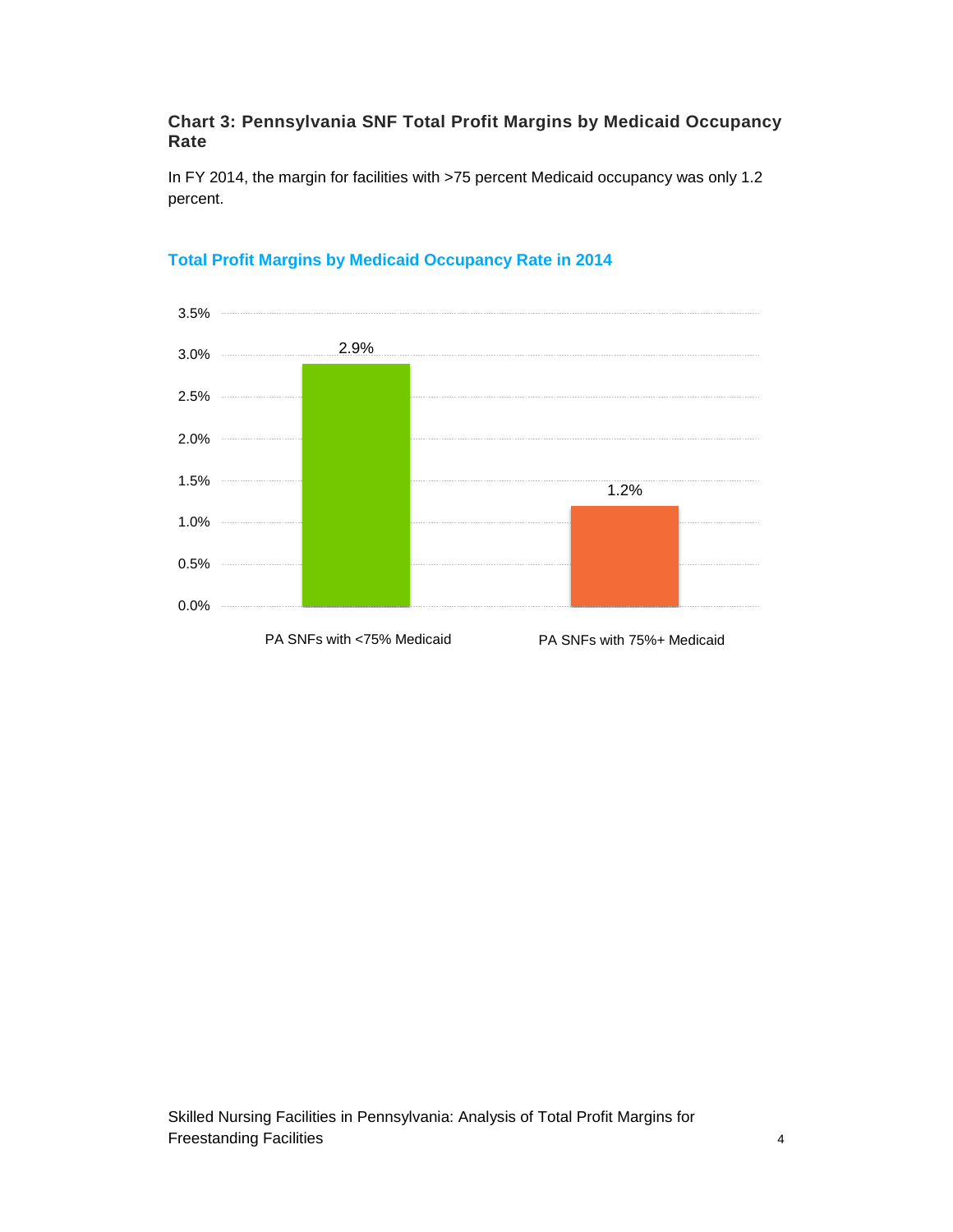### **METHODOLOGY**

 $\overline{a}$ 

- Avalere identified 654 freestanding skilled nursing facilities (SNFs) in Pennsylvania for the FY 2014 cost reporting cycle.
- Although the most recent cost reports available are for FY 2014, not all facilities have yet submitted these data; therefore, Avalere estimated the overall statewide FY 2014 margins as outlined in the footnote below.<sup>3</sup>
- Out of the 654 SNFs, 9 did not have accurate data necessary for the analysis.
- For comparison purposes, Avalere also calculated total profit margins for the selected base year of FY 2007.
- Avalere computed total profit margins by comparing operating expenses and other expenses reported by SNFs to net patient revenue and other income from nonpatient revenue sources.
- Additionally, Avalere stratified statewide total profit margins by different Medicaid occupancy rate ranges calculated as Medicaid-days-to-total-days ratio from the Pennsylvania Department of Health's Annual Long-Term Care Facilities Surveys, which are publicly available data.<sup>4</sup>

<sup>3</sup> Avalere used FY 2014 cost reports for 436 SNFs and projected FY 2014 values for 209 SNFs that have only submitted FY 2013 cost reports to date; the projection was based on the percentage of the average cost and revenues increase between FY 2013 and FY 2014 for facilities with the two years of data.

<sup>4</sup> [http://www.statistics.health.pa.gov/HealthStatistics/HealthFacilities/NursingHomeReports/Pages/NursingHomeReports.asp](http://www.statistics.health.pa.gov/HealthStatistics/HealthFacilities/NursingHomeReports/Pages/NursingHomeReports.aspx#.VoQrP4wo7L8) [x#.VoQrP4wo7L8](http://www.statistics.health.pa.gov/HealthStatistics/HealthFacilities/NursingHomeReports/Pages/NursingHomeReports.aspx#.VoQrP4wo7L8)